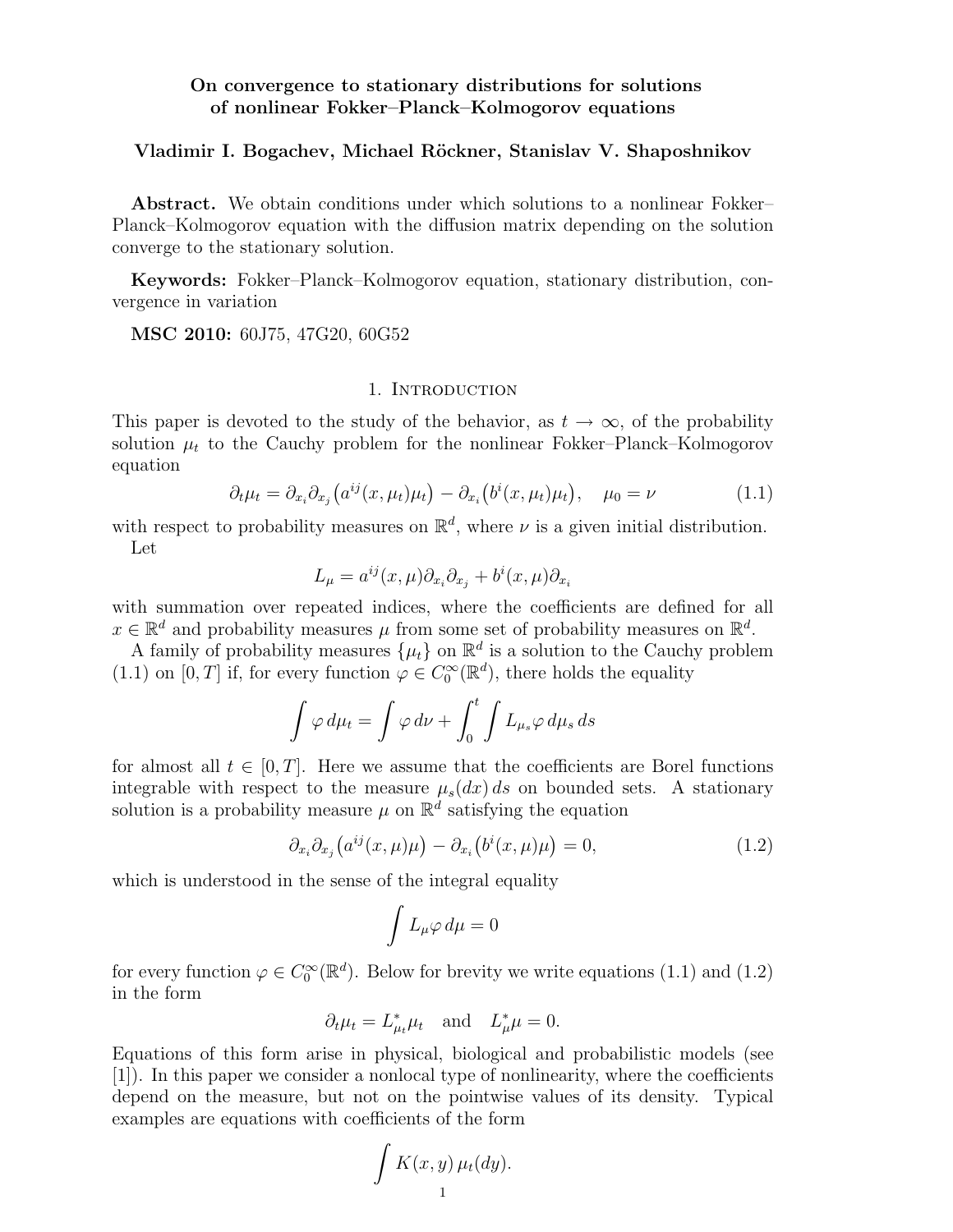Nonlinear Fokker–Planck–Kolmogorov equations with such nonlinearities arise naturally in the following problem. Let us consider the system of differential equations

$$
\dot{x}^i = N^{-1} \sum_{j=1}^N K(x^i, x^j),
$$

where  $K(x, y)$  is some function of two variables. It is readily verified that the measure

$$
\mu_t^N = N^{-1} \sum_{j=1}^N \delta_{x_t^j}
$$

satisfies the Vlasov equation

$$
\partial_t \mu_t^N = -\partial_x (b(x, \mu_t^N)\mu_t^N), \quad b(x, \mu) = \int K(x, y) \,\mu(dy),
$$

which is a particular case of the Fokker–Planck–Kolmogorov equation. Under broad conditions on K one can show that, as  $N \to \infty$ , the measures  $\mu_t^N$  converge weakly to a measure  $\mu_t$  that also satisfies the Vlasov equation. There is an extensive literature on such equations, we mention in the first place the pioneering paper of Dobrushin [2] and also the papers [3], [4], [5]. In case of functions  $K(x, y)$  of a special form Vlasov equations can be regarded as a particular case of the theory of gradient flows (see  $[6]$ ,  $[7]$ ). If in place of the system of deterministic equations we consider the system of stochastic equations

$$
dx_t^i = N^{-1} \sum_{j=1}^N K(x_t^i, x_t^j) dt + \sqrt{2} dw_t^i,
$$

where  $w_t^i$  are independent Wiener processes, then one can show that the onedimensional distributions  $\mu_t^{N,i}$  $_{t}^{N,i}$  (i.e.,  $\mu_{t}^{N,i}$  $t^{N,i}(B) = P(x_i \in B)$  converge weakly to some measure  $\mu_t$  as  $N \to \infty$  and this measure satisfies the McKean–Vlasov equation

$$
\partial_t \mu_t = \Delta \mu - \partial_x (b(x, \mu_t) \mu_t), \quad b(x, \mu) = \int K(x, y) \,\mu(dy),
$$

which is also a particular case of the Fokker–Planck–Kolmogorov equation. There are fundamental works  $[8]$ ,  $[9]$ ,  $[10]$ ,  $[11]$  on such equations. In this paper, as compared to the above examples, we study a more general situation where the diffusion matrix depends on the solution.

Note that there exists a deep connection between Fokker–Planck–Kolmogorov equations and the corresponding stochastic equations, which is expressed in the form of the so-called superposition principle (see [12], [13], [14], [15]). This principle asserts that under broad conditions on the coefficients of the linear Fokker–Planck– Kolmogorov equation for every solution  $\{\mu_t\}$  there exists a probability measure P on  $C[0, T]$  such that

$$
\int \varphi \, d\mu_t = \int_{C[0,T]} \varphi(x(t)) \, dP \quad \forall \varphi \in C_0^{\infty}(\mathbb{R}^d)
$$

and the process

$$
\varphi(x(t)) - \varphi(x(0)) - \int_0^t [\text{tr}(AD^2\varphi) + \langle b, \nabla \varphi \rangle](x(s)) ds
$$

is a martingale with respect to the measure P and the filtration  $\sigma(x(s), s \in [0, t])$ . Thus, to every solution of the Fokker–Planck–Kolmogorov equation there corresponds a solution to the martingale problem, moreover, an analogous assertion is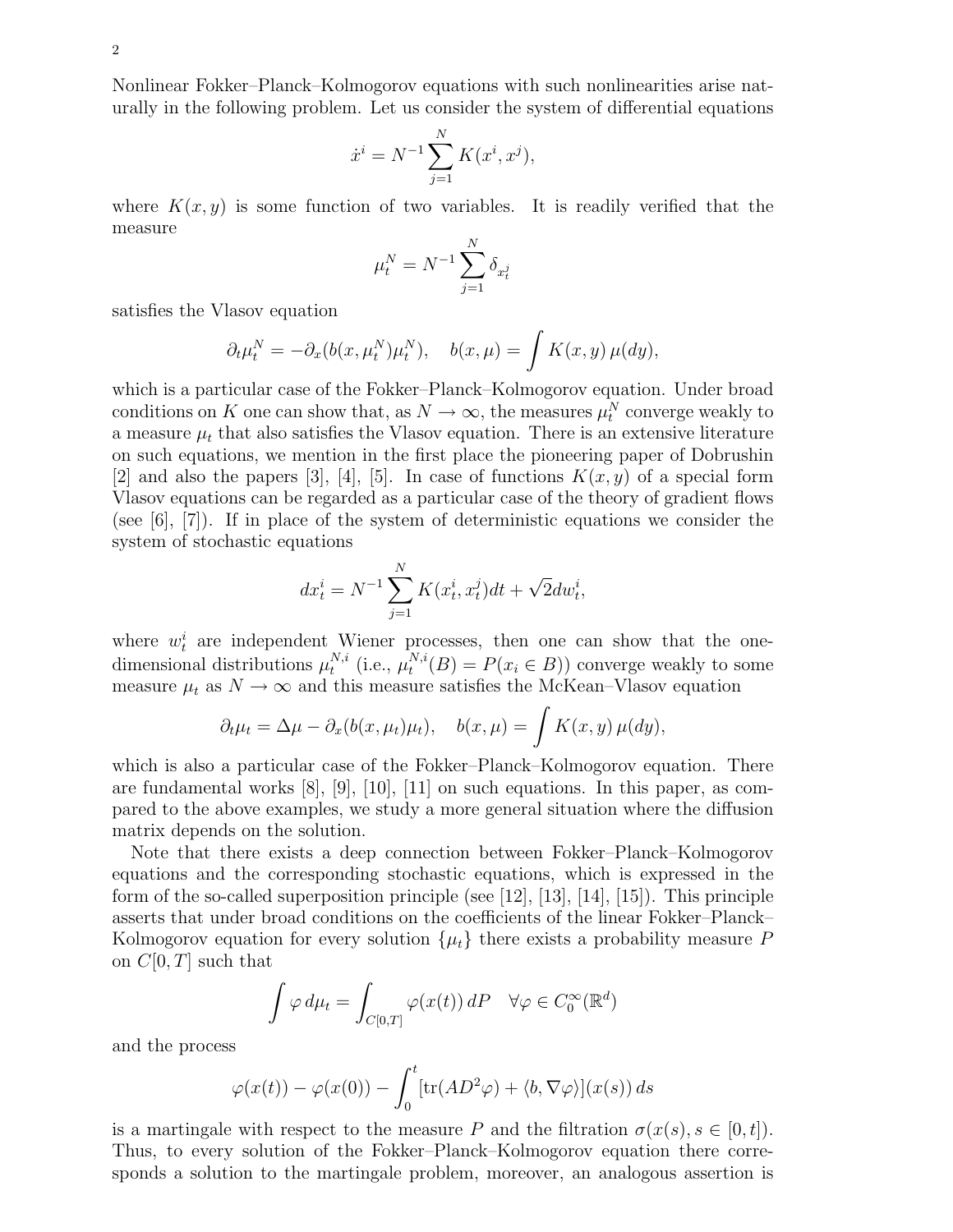also true for nonlinear equations, which finds applications in deriving and justifying probability representations of solutions to partial differential equations (see [15], [16]). The problems of existence and uniqueness of solutions to stochastic McKean– Vlasov equations under very weak restrictions on their coefficients are discussed in the papers [17], [18], [19], [20]. The last paper gives a generalization of the known method of Lyapunov functions to the nonlinear case.

The problems of existence and uniqueness of probability solutions to the Cauchy problem (1.1) and to the stationary equation (1.2) are discussed in the papers [21], [22], [23], [24], [25]. Infinite-dimensional nonlinear Fokker–Planck–Kolmogorov equations are discussed in [26], [27]. A survey of the theory of linear Fokker–Planck– Kolmogorov equations is given in the book [28].

In this paper we study convergence to the stationary distribution and show that in the case where the nonlinear Fokker–Planck–Kolmogorov equation is in a sense a small perturbation of the linear equation, there holds the estimate

$$
||W^k(\mu_t - \overline{\mu})||_{TV} \le q_1 e^{-q_2 t}
$$

with

$$
W(x) = 1 + |x|,
$$

where  $\{\mu_t\}$  is the solution to the Cauchy problem (1.1),  $\overline{\mu}$  is the solution to the stationary equation (1.2),  $\|\cdot\|_{TV}$  denotes the total variation norm on the space of measures and  $W^k \sigma$  is the measure with density  $W^k$  with respect to  $\sigma$ .

The problems of convergence to stationary distributions of solutions to nonlinear Fokker–Planck–Kolmogorov equation are considered in many papers, among which we note [29], [30], [31], and [32]. Most of the known results give merely weak convergence or convergence in the Kantorovich metric. Convergence in variation is concerned only in the recent papers [33], [34] and [35], in which, however, only the drift coefficient b depends on  $\mu$ , but the diffusion matrix A does not depend on  $\mu$ . Dependence of the diffusion matrix on the solution considerably complicates this study, which is seen even in the proof of uniqueness of solutions to the Cauchy problem. For instance, an example is given in  $[25]$  in which the drift coefficient b is zero and the diffusion matrix  $A(t, x, \mu)$  is Lipschitz in  $\mu$ , but the Cauchy problem has several solutions.

In case of locally bounded coefficients and a nondegenerate diffusion matrix the solution  $\{\mu_t\}$  to the Fokker–Planck–Kolmogorov equation for almost all  $t > 0$  has a density  $\rho(x, t)$  with respect to Lebesgue measure and this density possesses a version continuous in all variables (see [28]). A similar assertion is true for solutions to the stationary equation. Thus, in the case of a nondegenerate diffusion matrix it is naturally to consider convergence in variation (in  $L^1(\mathbb{R}^d)$ ), but not in the Kantorovich metric.

# 2. Main results

Let  $k \geq 1$ . Let  $\mathscr{P}^k(\mathbb{R}^d)$  denote the set of probability measures  $\mu$  on  $\mathbb{R}^d$  with finite kth moment, i.e.,  $|x|^k \in L^1(\mu)$ . Let  $\mathscr{P}_a^k(\mathbb{R}^d)$  denote the subset of  $\mathscr{P}^k(\mathbb{R}^d)$ consisting of absolutely continuous measures. The space  $\mathscr{P}_a^k(\mathbb{R}^d)$  with the metric  $\|W^k(\mu - \sigma)\|_{TV}$  is complete.

Suppose that for every measure  $\mu \in \mathscr{P}_a^k(\mathbb{R}^d)$  and every  $\varepsilon \in [0,1]$  we are given Borel functions  $x \mapsto a^{ij}_{\varepsilon}(x,\mu)$  and  $x \mapsto b^{i}_{\varepsilon}(x,\mu)$ . Let the following conditions be fulfilled.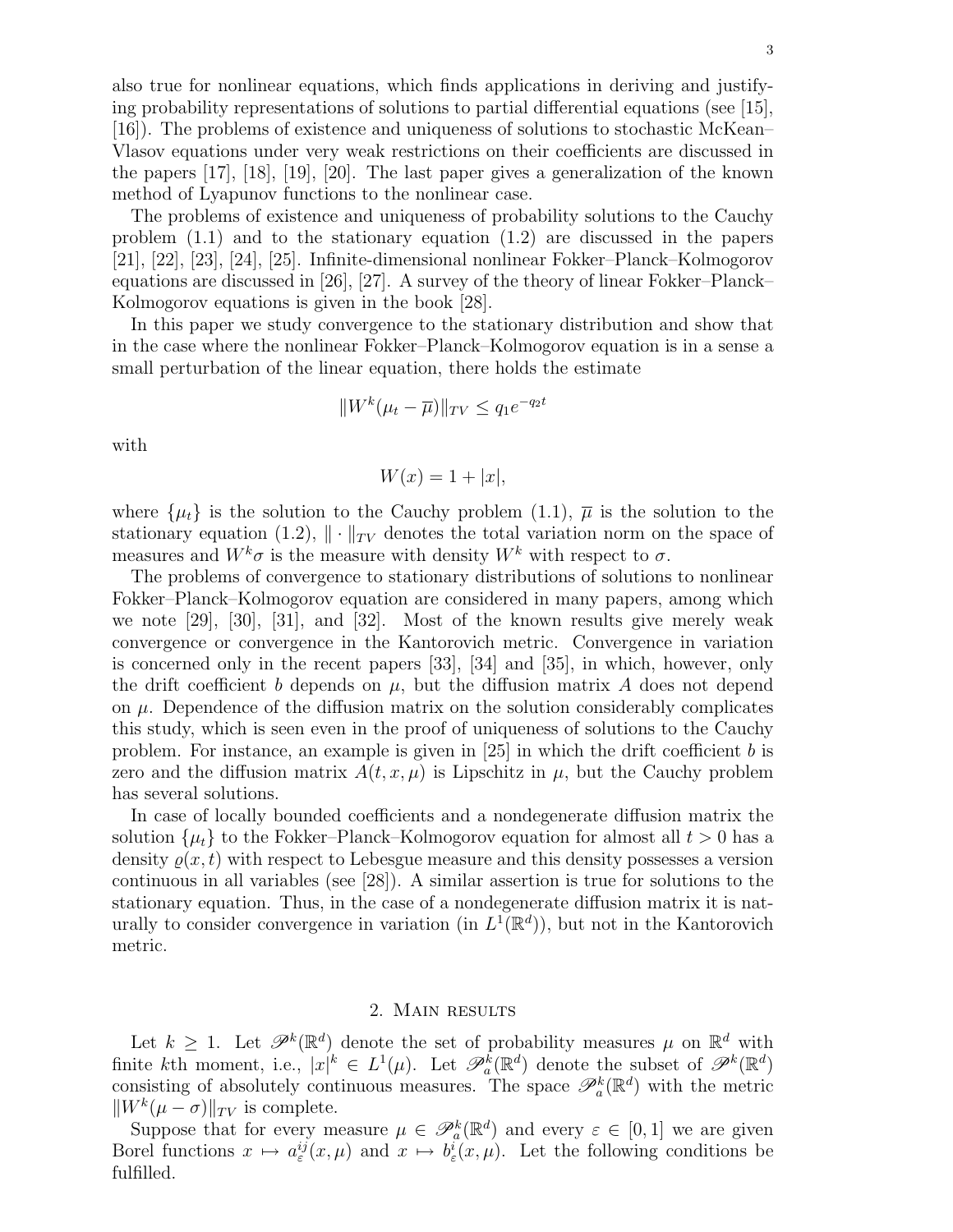(H1) The matrix  $A_\varepsilon(x,\mu) = (a_\varepsilon^{ij}(x,\mu))$  is symmetric and positive definite, moreover, there exist constants  $\Lambda > 0$  and  $\alpha > 0$ , independent of  $\varepsilon$  and  $\mu$ , such that

$$
|A_{\varepsilon}(x,\mu) - A_{\varepsilon}(y,\mu)| \le \Lambda |x-y|, \quad \alpha^{-1}I \le A_{\varepsilon}(x,\mu) \le \alpha I.
$$

(H2) There exist constants  $\beta_0 > 0$ ,  $\beta_1 > 0$ ,  $\beta_2 > 0$ ,  $\beta_3 > 0$  and  $m \ge 0$ , independent of  $\varepsilon$  and  $\mu$ , such that

$$
|b_{\varepsilon}(x,\mu)| \leq \beta_0 (1+|x|)^m \|W^k\mu\|_{TV}, \quad \langle b_{\varepsilon}(x,\mu), x \rangle \leq \beta_1 - \beta_2 |x|^{2k} + \varepsilon \beta_3 \|W^k\mu\|_{TV}^2.
$$

(H3) There exists a constant  $N > 0$ , independent of  $\varepsilon$ ,  $\mu$  and  $\sigma$ , such that

$$
|A_{\varepsilon}(x,\mu) - A_{\varepsilon}(x,\sigma)| \leq \varepsilon N ||W^k(\mu - \sigma)||_{TV}
$$

and for all  $1 \leq i, j \leq d$ 

$$
|\partial_{x_j} a^{ij}_{\varepsilon}(x,\mu) - \partial_{x_i} a^{ij}_{\varepsilon}(x,\sigma)| + |b^{j}_{\varepsilon}(x,\mu) - b^{j}_{\varepsilon}(x,\sigma)| \leq \varepsilon N(1+|x|)^{m} \|W^{k}(\mu-\sigma)\|_{TV}.
$$

Example 2.1. Let

$$
A_{\varepsilon}(x,\mu) = I + \varepsilon \int Q(x,y) \,\mu(dy), \quad b_{\varepsilon}(x,\mu) = -x + \varepsilon \int K(x,y) \,\mu(dy).
$$

Suppose that Q is a symmetric matrix and

$$
0 \le Q(x, y) \le C_1 I, \quad |Q(x, y) - Q(z, y)| \le C_2 |x - z|,
$$

$$
\langle K(x,y), x \rangle \le C_3(1+|y|)(1+|x|), \quad |K(x,y)| \le C_4(1+|x|)^m(1+|y|).
$$

Then conditions (H1), (H2), (H3) are fulfilled.

Throughout we consider the solution  $\{\mu_t^{\varepsilon}\}\)$  to the Cauchy problem (1.1) in which the coefficients of the Fokker–Planck–Kolmogorov equation are precisely  $A_{\varepsilon}$  and  $b_{\varepsilon}$ , but for notational simplicity we omit the index  $\varepsilon$ . Similarly we do in the case of a stationary solution and a stationary Fokker–Planck–Kolmogorov equation.

The following theorem is the main result of this paper.

**Theorem 2.2.** Let conditions (H1), (H2), (H3) be fulfilled and  $r \in (0, \beta_2/2\alpha k)$ . Suppose that  $\exp(r|x|^{2k}) \in L^1(\nu)$ . Then there exists  $\varepsilon_0 \in (0,1]$  along with positive numbers  $q_1$ ,  $q_2$  such that for all  $\varepsilon \in [0, \varepsilon_0]$  there holds the estimate

$$
||W^k(\mu_t^{\varepsilon} - \overline{\mu}^{\varepsilon})||_{TV} \le q_1 e^{-q_2 t},
$$

where  $\{\mu_t^{\varepsilon}\}\$ is the solution to the Cauchy problem (1.1) with initial condition  $\nu$  and  $\overline{\mu}^{\varepsilon}$ is the solution to the stationary equation (1.2). The constants  $\varepsilon_0$ ,  $q_1$  and  $q_2$  depend only on d,  $\nu$ , r and the constants from conditions (H1), (H2), (H3).

We observe that the existence of a solution  $\{\mu_t\}$  on  $[0, T]$  for every  $T > 0$  follows from [25, Theorem 3]. Sufficient conditions for uniqueness are obtained in the papers [23] and [25]. In [25, Theorem 5] under conditions close to  $(H1)$ ,  $(H2)$  and  $(H3)$ , uniqueness is proved under the additional very essential assumption that the initial distribution  $\nu$  has a density  $\varrho_0$  with respect to Lebesgue measure and  $\varrho_0 \ln \varrho_0 \in$  $L^1(\mathbb{R}^d)$ . In this paper we do not impose this restriction on the initial distribution. However, it will be shown below (see Corollary 3.5) that  $\varrho_{\varepsilon}(x,t) \ln \varrho_{\varepsilon}(x,t) \in L^{1}(\mathbb{R}^{d})$ for all  $t > 1$ , where  $\varrho_{\varepsilon}(x, t)$  is the density of the solution  $\mu_t^{\varepsilon}$ . An assertion analogous to [25, Theorem 5], is discussed in Remark 3.8. Thus, we can use the uniqueness condition for  $t > 1$ , which is sufficient for extending the solution to  $[0, +\infty)$ . Hence under our conditions there exists a solution  $\{\mu_t^{\varepsilon}\}\;$  to the Cauchy problem (1.1) on the whole half-line  $[0, +\infty)$ . Note that for the existence of solutions we do not need that  $\varepsilon$  be small.

We now show that for  $\varepsilon$  sufficiently small there exists a stationary solution from the class  $\mathscr{P}_a^k(\mathbb{R}^d)$  introduced above.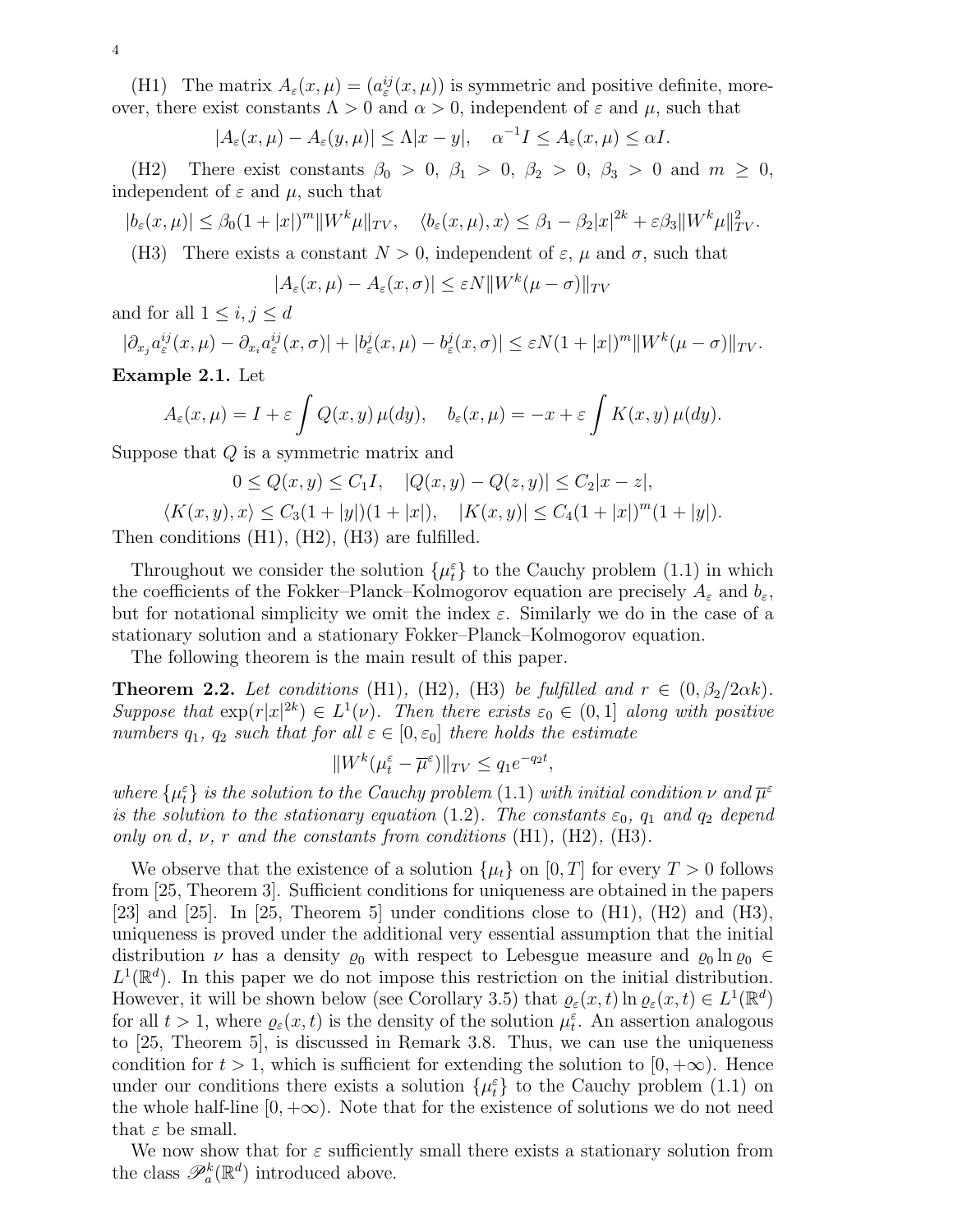**Proposition 2.3.** Suppose that conditions  $(H1)$ ,  $(H2)$ ,  $(H3)$  are fulfilled. Then there exists  $\varepsilon_0 > 0$  such that for all  $\varepsilon \in [0, \varepsilon_0]$  the corresponding stationary equation has a solution  $\mu^{\varepsilon}$  in the class  $\mathscr{P}_a^k(\mathbb{R}^d)$ .

*Proof.* Let  $\sigma \in \mathscr{P}_a^k(\mathbb{R}^d)$ . According to [28, Corollary 2.4.2 and Theorem 4.1.6], there exists a unique solution  $\mu$  to the linear stationary equation  $L^*_{\sigma}\mu = 0$ . The solution  $\mu$  possesses a density with respect to Lebesgue measure. Note that

$$
L_{\sigma}|x|^2 \le 2\alpha d + 2\beta_1 - 2\beta_2|x|^{2k} + 2\varepsilon\beta_3 \|W^k\sigma\|_{TV}^2.
$$

According to [28, Theorem 2.3.2], there holds the estimate

$$
\int |x|^{2k} \mu(dx) \le \alpha d\beta_2^{-1} + \beta_1 \beta_2^{-1} + \varepsilon \beta_3 \beta_2^{-1} ||W^k \sigma||_{TV}^2.
$$

Suppose that  $||W^{2k}\sigma||_{TV} \leq R$ . Then  $||W^k\sigma||_{TV}^2 \leq R$  and

 $\|W^{2k}\mu\|_{TV} \leq C_1 + \varepsilon C_2 R,$ 

where  $C_1$ ,  $C_2$  depend only on  $\alpha$ ,  $\beta_1$ ,  $\beta_2$ ,  $\beta_3$  and k. Let  $R = 2C_1$  and  $\varepsilon \leq 1/(2C_2)$ . Then we have  $C_1 + \varepsilon C_2 R \leq R$ . We denote by  $\mathscr{P}_R$  the set of probability measures  $\sigma \in \mathscr{P}_a^k(\mathbb{R}^d)$  satisfying the inequality

$$
||W^{2k}\sigma||_{TV} \le R.
$$

Thus, we have the well-defined mapping T that to every measure  $\sigma \in \mathscr{P}_R$  associates the solution  $\mu \in \mathscr{P}_R$ . We observe that for every measure  $\sigma \in \mathscr{P}_R$  we have

$$
|b_{\varepsilon}(x,\sigma)| \leq \beta_0 \sqrt{R} (1+|x|)^m, \quad \langle b_{\varepsilon}(x,\sigma), x \rangle \leq \beta_1 + \beta_3 R - \beta_2 |x|^{2k}.
$$

Moreover, applying again [28, Theorem 2.3.2], one can show that for  $\mu = T(\sigma)$  and any  $p \geq 1$  there holds the estimate

$$
\int (1+|x|)^p \,\mu(dx) \le C(p),
$$

in which the constant  $C(p)$  depends only on p, d,  $\alpha$ ,  $\beta_1$ ,  $\beta_2$ ,  $\beta_3$  and R. Let  $\mu_1 = T(\sigma_1)$ and  $\mu_2 = T(\sigma_2)$ . Denote by  $\varrho_{\mu_2}$  the density of the measure  $\mu_2$ . By [36, Theorem 3.1] with  $V(x) = (1 + |x|)^k$  one has the estimate

$$
||W^{k}(\mu_1 - \mu_2)||_{TV}^2 \le C_3 \Big(\int |A(\mu_1)^{-1/2}\Phi|^2 d\mu_2\Big) \Big(\int (1+|x|^{2k})(1+|A(\mu_1)^{-1/2}\Phi|^2) d\mu_2\Big),\tag{2.1}
$$

where

$$
\Phi = \frac{(A(\mu_1) - A(\mu_2))\nabla \varrho_{\mu_2}}{\varrho_{\mu_2}} - (h(\mu_2) - h(\mu_1)),
$$

$$
h^i(\mu) = b^i(\mu) - \partial_{x_j} a^{ij}(\mu).
$$

Here for shortening the notation we omit indication of  $x$  in the coefficients. According to [28, Corollary 3.4.7], for every  $p \ge 1$  there exists a constant  $C_2$ , depending on  $p, R$  and the constants from conditions  $(H1), (H2), (H3)$ , for which

$$
\int \left| \frac{\nabla \varrho_{\mu_2}}{\varrho_{\mu_2}} \right|^p d\mu_2 \leq C_4.
$$

We observe that

$$
(1+|A(\mu_1)^{-1/2}\Phi|^2)^2 \leq C_5 \Big|\frac{\nabla \varrho_{\mu_2}}{\varrho_{\mu_2}}\Big|^4 + C_6(1+|x|)^{4m}.
$$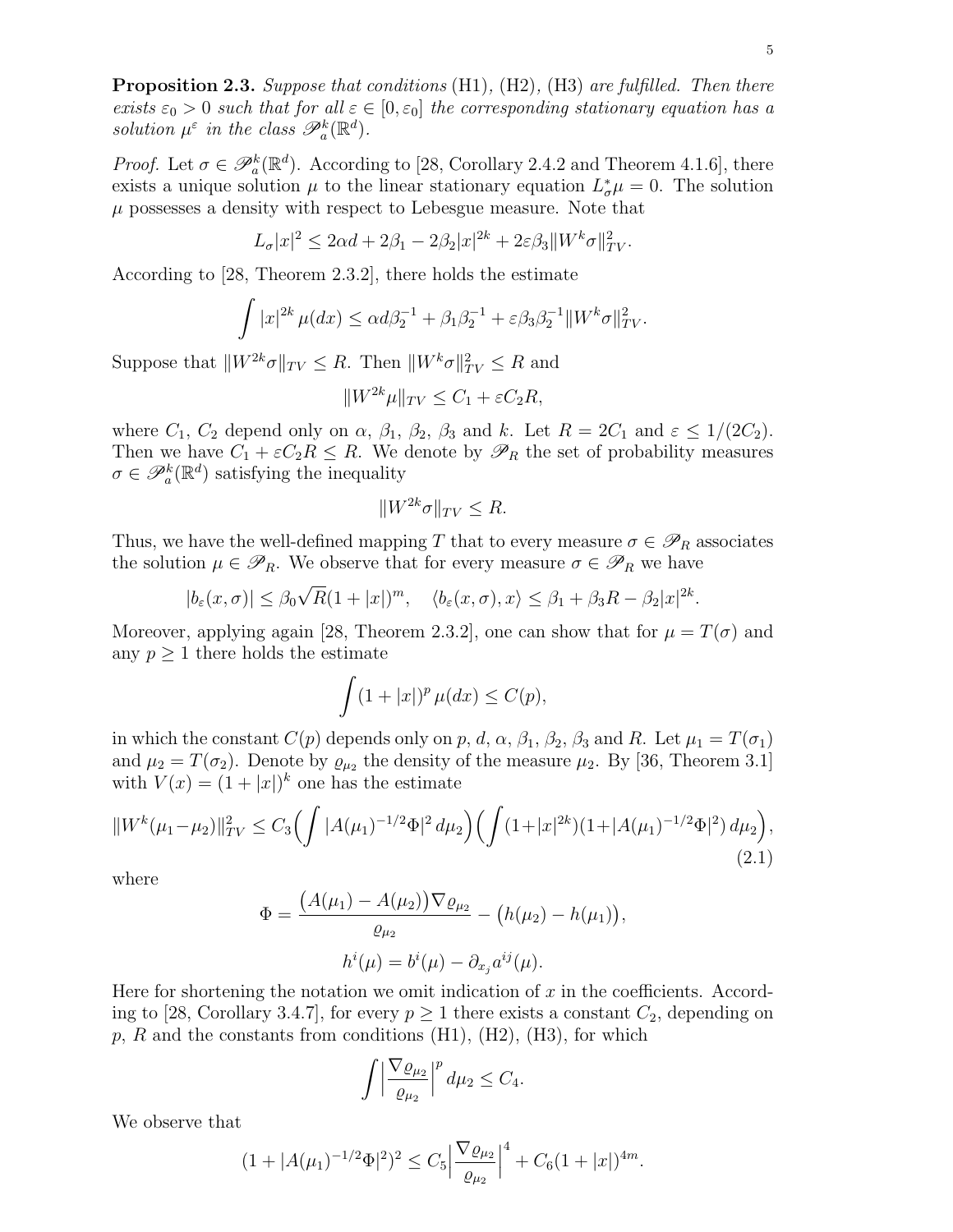Therefore,

$$
\int (1+|x|^{2k})(1+|A(\mu_1)^{-1/2}\Phi|^2) d\mu_2
$$
  
\n
$$
\leq \left(\int (1+|x|^{2k})^2 d\mu_2\right)^{1/2} \left(\int (1+|A(\mu_1)^{-1/2}\Phi|^2)^2 d\mu_2\right)^{1/2} \leq C_7.
$$

From the estimate

$$
|A(\mu_1)^{-1/2}\Phi|^2 \leq 2\alpha \left|\frac{\nabla \varrho_{\mu_2}}{\varrho_{\mu_2}}\right|^2 |A(\mu_1) - A(\mu_2)|^2 + 2\alpha |h(\mu_2) - h(\mu_1)|^2
$$

and condition (H3) we obtain the estimate

$$
|A(\mu_1)^{-1/2}\Phi|^2 \le 2\alpha N^2 \varepsilon^2 \|W^k(\sigma_1 - \sigma_2)\|_{TV}^2 \left(\left|\frac{\nabla \varrho_{\mu_2}}{\varrho_{\mu_2}}\right|^2 + (1+|x|)^{2m}\right),
$$

whence

$$
\int |A(\mu_1)^{-1/2} \Phi|^2 d\mu_2 \leq \varepsilon^2 C_8 \|W^k(\sigma_1 - \sigma_2)\|_{TV}^2.
$$

Thus, we have estimated the expressions in the right-hand side of (2.1) and now we can write down the estimate for the distance between  $\mu_1$  and  $\mu_2$  through the distance between  $\sigma_1$  and  $\sigma_2$ :

$$
||W^{k}(\mu_1 - \mu_2)||_{TV} \le \varepsilon C_9 ||W^{k}(\sigma_1 - \sigma_2)||_{TV},
$$

where  $C_9$  does not depend on  $\varepsilon$ . It is clear that for sufficiently small  $\varepsilon > 0$  the mapping T is contracting. Hence there exists a unique fixed point  $\mu = T(\mu)$ , which is the desired solution to the stationary equation.

The uniqueness of a stationary solution in the class  $\mathscr{P}_a^k(\mathbb{R}^d)$  follows immediately from Theorem 2.2. Note that under somewhat different assumptions the existence and uniqueness theorem was obtained in the papers [21], [37].

#### 3. Auxiliary results and proofs

For the proof of the main result we need several auxiliary assertions, in which we substantially use various facts from the theory of linear Fokker–Planck–Kolmogorov equations. In particular, we apply a priori estimates with a Lyapunov function, upper bounds on the density of the solution, estimates for the logarithmic gradient and entropy, and estimates for distances between solutions.

We recall that  $\mu_t^{\varepsilon} = \varrho_{\varepsilon}(x, t) dx$  is the solution to the Cauchy problem (1.1) and that we assume throughout that the coefficients of the Fokker–Planck–Kolmogorov equation satisfy conditions (H1), (H2), (H3). For shortening the notation we omit the index  $\varepsilon$  and write simply  $\mu_t$  and  $\rho(x, t)$ .

Below we always assume that the constants  $N_i$  can depend only on r, d,  $\nu$  and the constants from conditions (H1), (H2), (H3), but do not depend on  $t, \tau, T, \varepsilon, \mu_t$ .

The next lemma is based on estimates with a Lyapunov function.

Lemma 3.1. There holds the estimate

$$
\int \exp(r|x|^{2k}) \,\mu_t(dx) \le N_1 \quad \forall t > 0.
$$

*Proof.* Note that the constants  $C_i$ ,  $C'_i$  and  $M_i$  used below depend only on d, r, k,  $\alpha$ and  $\beta_i$ . First we obtain a bound on  $||W^{2k}\mu_t||_{TV}$ . There holds the inequality

$$
L_{\mu_t}|x|^{2k} \le C_1 - C_2|x|^{4k-2} + \varepsilon C_3|x|^{2k-2}||W^k\mu_t||_{TV}^2.
$$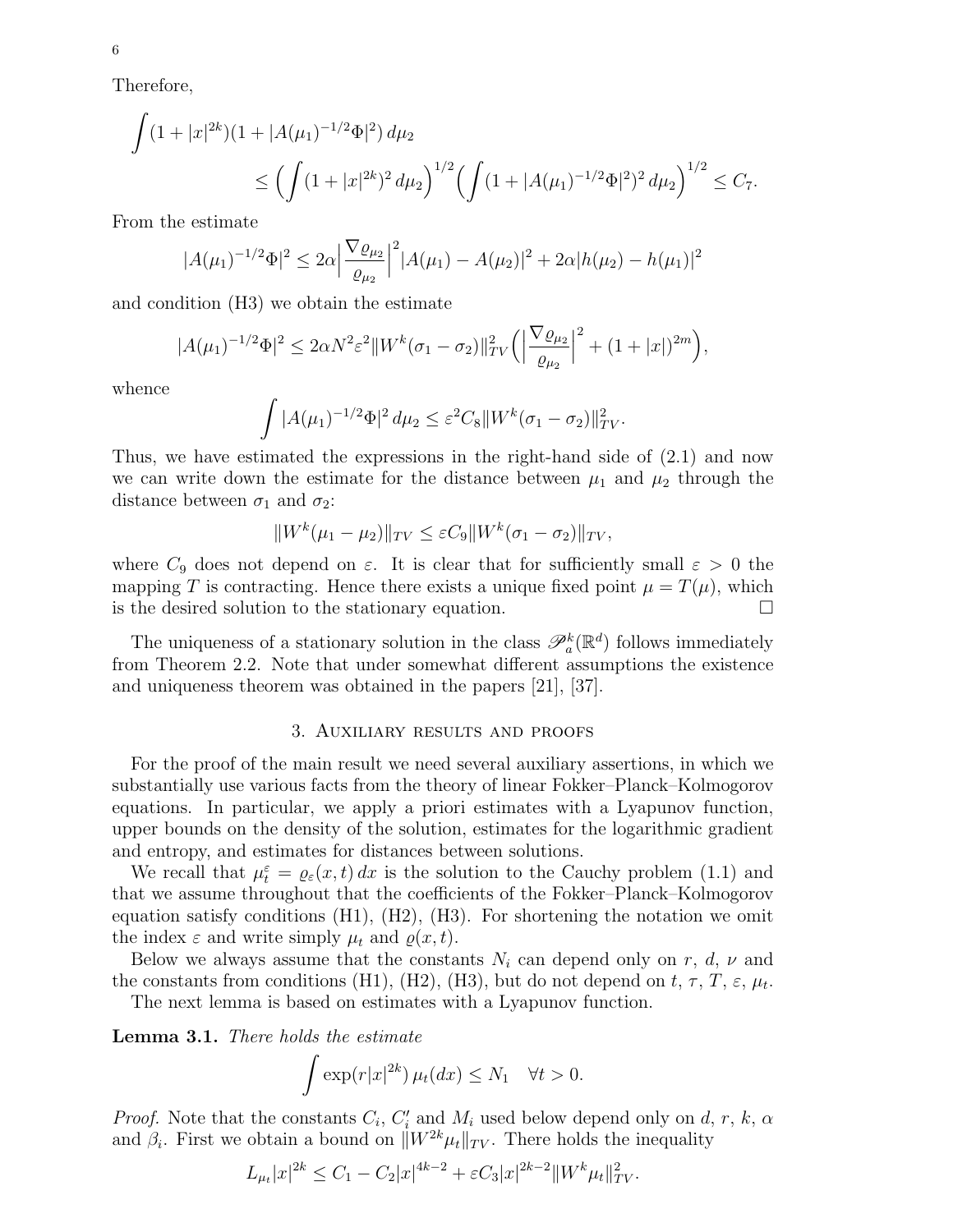Note that  $||W^k\mu_t||_{TV}^2 \le ||W^{2k}\mu_t||_{TV}$ . In addition, by Young's inequality

$$
|x|^{2k-2}|y|^{2k} \le \frac{2k-2}{4k-2}|x|^{4k-2} + \frac{2k}{4k-2}|y|^{4k-2}.
$$

Therefore,

$$
L_{\mu_t}|x|^{2k} \le C_1' - C_2'|x|^{4k-2} + \varepsilon C_3' \int |y|^{4k-2} \mu_t(dy).
$$

It is readily seen that

$$
\int \left( C_1' - C_2' |x|^{4k-2} + \varepsilon C_3' \int |y|^{4k-2} \mu_t(dy) \right) \mu_t(dx) = C_1' - (C_2' - \varepsilon C_3') \int |x|^{4k-2} \mu_t(dx).
$$

Let  $C_4' \in (0, C_2')$  and let  $\varepsilon$  be so small that  $C_4' + \varepsilon C_3' < C_2'$ . Repeating the reasoning from the proof of [28, Theorem 7.1.1] and taking into account that  $-|x|^{4k-2} \le$  $1-|x|^{2k}$ , we obtain the inequality

$$
\int e^{C_4't}|x|^{2k}\,\mu_t(dx) \le \int |x|^{2k}\,\nu(dx) + C_5'e^{C_4't}.
$$

Thus,  $||(1 + |y|)^{2k}\mu_t|| \leq R$ , where

$$
R = 4^k + 4^k \int |x|^{2k} \nu(dx) + 4^k C_5'
$$

.

Therefore,  $||(1 + |x|)^k \mu_t||^2 \leq R$  and

$$
\langle b(x, \mu_t), x \rangle \le \beta_1' - \beta_2 |x|^{2k}, \quad \beta_1' = \beta_1 + \beta_3 R.
$$

We now obtain a bound on the integral of  $\exp(r|x|^{2k})$  for  $r < \beta_2/2\alpha k$ . There holds the inequality

$$
L_{\mu_t} \exp(r|x|^{2k}) \le M_1 - M_2 \exp(r|x|^{2k}).
$$

Let  $M_3 \in (0, M_2)$  and  $V(x) = \exp(r|x|^{2k})$ . Then

$$
\partial_t(e^{M_3t}V) + L_{\mu_t}(e^{M_3t}V) \le M_1 e^{M_3t}.
$$

By [28, Theorem 7.1.1] we have

$$
\int e^{M_3 t} V \, d\mu_t \le \int V \, d\nu + M_1 M_3^{-1} e^{M_3 t}.
$$

Therefore,

$$
\int V d\mu_t \le e^{-M_3 t} \int V d\nu + M_1 M_3^{-1} \le \int V d\nu + M_1 M_3^{-1} = N_1,
$$
  
which completes the proof.

**Remark 3.2.** Below we always assume that  $\varepsilon \leq \varepsilon_1$ . In the proof of Lemma 3.1 we obtained the estimate  $||W^k \mu_t||_{TV}^2 \leq R$ . Therefore, condition (H2) can be rewritten as follows:

$$
|b(x, \mu_t)| \leq \beta_0'(1+|x|)^m, \quad \langle b(x, \mu_t), x \rangle \leq \beta_1' - \beta_2 |x|^{2k},
$$

where  $\beta'_0 = \beta_0$  $\overline{R}$  and  $\beta_1' = \beta_1 + \beta_3 R$ . We shall use condition (H2) in this form.

**Remark 3.3.** Let  $\mu \in \mathscr{P}_a^k(\mathbb{R}^d)$  and  $\tau > 0$ . Let us consider a probability solution  $\{\sigma_t\}$  to the Cauchy problem

$$
\partial_t \sigma_t = L^*_{\mu} \sigma_t, \quad \sigma_{\tau} = \mu_{\tau}, \quad t > \tau.
$$

By Lemma 3.1

$$
\int \exp(r|x|^{2k})\,d\mu_{\tau}\leq N_1.
$$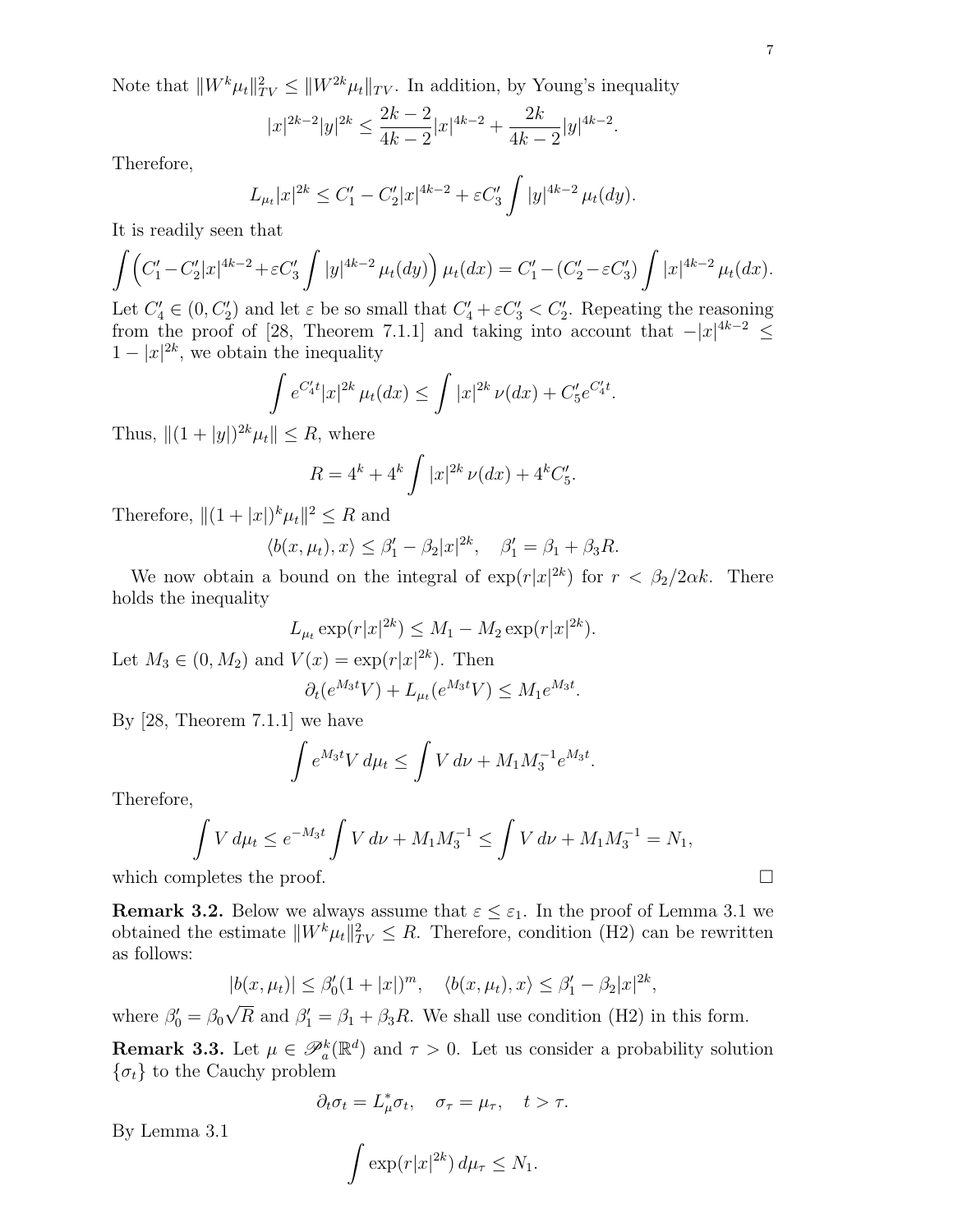In addition, as in the proof of Lemma 3.1, one can obtain the inequality

$$
L_{\mu} \exp(r|x|^{2k}) \le M_1(\mu) - M_2(\mu) \exp(r|x|^{2k}),
$$

whence one can derive the bound

$$
\int \exp(r|x|^{2k}) \,\sigma_t(dx) \le \int \exp(r|x|^{2k}) \,\mu_\tau(dx) + M_3(\mu) = N_1 + M_3(\mu) = N'_1(\mu),
$$

where the constants  $M_i(\mu)$  and  $N'_1(\mu)$  depend on d, r, k, the constants from conditions (H1) and (H2) and the measure  $\mu$  through the expression  $||W^k\mu||_{TV}$ .

In the following lemma we establish an upper bound on the solution density.

**Lemma 3.4.** For all  $t > 1$  one has  $\rho(x, t) \leq N_2$ .

*Proof.* We observe that the measures  $\mu_{t-1+s} = \varrho(x, t-1+s) dx$  satisfy the Fokker– Planck–Kolmogorov equation with the operators  $L_{\mu_{t-1+s}}$  on the interval  $(0, 2)$ . Let  $\gamma$ be a number larger than  $(d+2)/2$ . By [28, Corollary 7.2.3], in which we set  $\Theta = 1/2$ , one has the inequality

$$
\varrho(x,t-1+s) \le C_1 s^{-(d+2)/2} (1+s^{2\gamma}) \int_{s/2}^s \int (1+|x|^{2\gamma m}) \,\mu_{t-1+\tau}(dx) \,d\tau,
$$

where  $C_1$  depends only on d,  $\gamma$ ,  $\beta'_0$  and the constants from conditions (H1) and (H2). By the estimate

$$
|x|^{2\gamma m} \le C_2 \exp(r|x|^{2k}),
$$

where  $C_2$  depends only on  $\gamma$ , m, r, k, the integral of  $|x|^{2\gamma m}$  with respect to the measure  $\mu_{t-1+\tau}$  is estimated from above by a constant  $C_2N_1$ . Therefore, for  $s=1$ we obtain the estimate  $\rho(x, t) \leq C_1(1 + C_2N_1)$ .

From Lemma 3.4 one immediately deduces an estimate for the entropy, which we apply below.

Corollary 3.5. For all  $t > 1$  one has

$$
\int \varrho(x,t) \ln \varrho(x,t) \, dx \leq \ln N_2.
$$

In the following assertion we obtain an estimate on the logarithmic derivative of the solution.

**Lemma 3.6.** Let  $\tau > 1$  and  $T > 0$ . Then

$$
\int_{\tau}^{\tau+T} \int \frac{|\nabla \varrho(x,t)|^2}{\varrho(x,t)} \, dx \, dt \le N_3(1+T).
$$

*Proof.* The measure  $\mu_{\tau+t} = \varrho(x, \tau+t) dx$  satisfies on the interval [0, T] the Fokker– Planck–Kolmogorov equation with the operator  $L_{\mu_{\tau+t}}$  and at  $t=0$  it equals the measure  $\mu_{\tau}$ . By [28, Theorem 7.4.1] (see also the remark after the cited theorem) one has the estimate

$$
\int_0^T \int \frac{|\nabla \varrho(\tau+t,x)|^2}{\varrho(\tau+t,x)} dx dt \le C_1 + \alpha \int_0^T \int |b(x,\mu_{\tau+t})|^2 \varrho(x,\tau+t) dx dt
$$
  
+  $2\alpha \int \varrho(x,\tau) \ln \varrho(x,\tau) dx + 2\alpha(d+1) \int \ln(\max|x|,1) \varrho(T+\tau,x) dx,$ 

where  $C_1$  depends only on  $\alpha$ , d,  $\Lambda$ . The integral of  $\varrho(x, \tau)$  ln  $\varrho(x, \tau)$  is estimated by a constant  $\ln N_2$  according to the previous assertion. In addition, the function  $|b(x, \mu_{\tau+t})|^2$  is estimated by the expression  $(\beta_0')^2(1+|x|)^{2m}$ , hence, it is estimated by the expression  $\exp(r|x|^{2k})$  with some constant factor. The function  $\ln(\max|x|, 1)$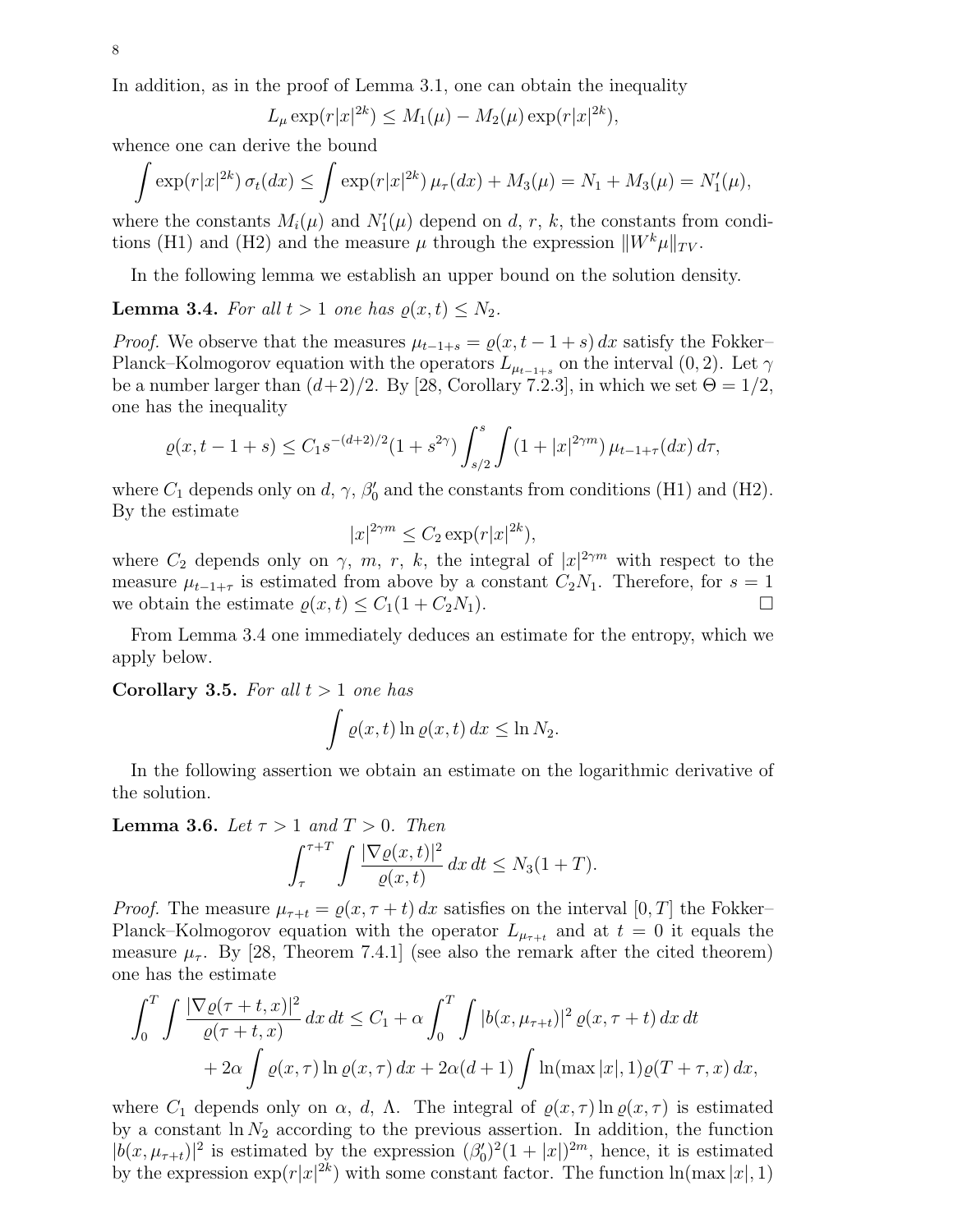is also estimated by the expression  $\exp(r|x|^{2k})$  with some constant factor. Thus, the integral of  $|b(x, \mu_{\tau+t})|^2$  is estimated by the quantity  $C_2TN_1$  and the integral of  $\ln(\max |x|, 1)$  is estimated by the quantity  $C_2N_1$ , where  $C_2$  depends only on  $\beta'_0$ ,  $m$ ,  $r, k.$  Therefore,

$$
\int_0^T \int \frac{|\nabla \varrho(\tau + t, x)|^2}{\varrho(\tau + t, x)} dx dt \le C_1 + \alpha \ln N_2 + 2\alpha (d + 1)C_2 N_1 + \alpha C_2 N_2 T,
$$
  
which completes the proof.

The next assertion is a corollary of estimates obtained in the paper [24] and plays the key role in justification of convergence to the stationary distribution.

**Lemma 3.7.** Let  $\tau > 1$ ,  $T > 0$  and let  $\mu$  be some probability measure in  $\mathscr{P}_a^k(\mathbb{R}^d)$ . Suppose that a family of measures  $\sigma_t$  from  $\mathscr{P}_a^k(\mathbb{R}^d)$  for  $t \in [\tau, \tau + T]$  is a solution to the Cauchy problem

$$
\partial_t \sigma_t = L^*_{\mu} \sigma_t, \quad \sigma_{\tau} = \mu_{\tau}.
$$

Then

$$
||W^{k}(\mu_{t} - \sigma_{t})||_{TV} \leq \varepsilon N_{4}(\mu) \Big(\int_{\tau}^{t} G(s) ||W^{k}(\mu_{s} - \mu)||_{TV}^{2} ds\Big)^{1/2},
$$

where G is a positive function such that

$$
\int_{\tau}^{\tau+T} G(t) dt \leq N_3 T + N_5.
$$

Proof. Applying [24, Corollary 1.2], we obtain the estimate

$$
||W^{k}(\mu_t - \sigma_t)||_{TV}^2 \le 4^k r^{-1} (1 + \ln \eta(t)) \int_{\tau}^t \int |A(\mu)^{-1/2} \Phi|^2 d\mu_s ds,
$$

where

$$
\Phi = \frac{(A(\mu) - A(\mu_t))\nabla \varrho}{\varrho} - (h(\mu_t) - h(\mu)),
$$

$$
h^i(\mu) = b^i(\mu) - \partial_{x_j} a^{ij}(\mu),
$$

$$
\eta(t) = \int \exp(4^{-k}r(1+|x|)^{2k}) \sigma_t(dx) \le e^r \int \exp(r|x|^{2k}) \sigma_t(dx).
$$

Here for shortening the notation we omit indication of  $x$  in the coefficients. We recall that by conditions (H1) and (H3) the following inequalities are fulfilled:

$$
A(\mu)^{-1/2} \le \alpha^{1/2} I, \quad |A(\mu) - A(\mu_t)| \le \varepsilon N ||W^k(\mu - \mu_t)||_{TV},
$$
  

$$
|h(\mu) - h(\mu_t)| \le \varepsilon N (1 + |x|)^m ||W^k(\mu - \mu_t)||_{TV}.
$$

Set

$$
G(t) = \int_{\mathbb{R}^d} \frac{|\nabla \varrho(t, x)|^2}{\varrho(t, x)} dx + \int_{\mathbb{R}^d} (1 + |x|)^{2m} \varrho(x, t) dx.
$$

Then

$$
\int |A(\mu)^{-1/2}\Phi|^2 \varrho dx \leq \varepsilon^2 \alpha N^2 G(t) \|W^k(\mu - \mu_t)\|_{TV}^2.
$$

We now observe that by Lemma 3.1, Remark 3.3 and Lemma 3.6 we have

$$
\eta(t) \leq e^r N_1'(\mu), \quad \int_{\tau}^{\tau+T} G(t) dt \leq N_3 T + N_5.
$$

We finally obtain

$$
||W^{k}(\mu_{t} - \sigma_{t})||_{TV}^{2} \leq \varepsilon^{2} \alpha N^{2} 4^{k} r^{-1} (1 + r + \ln N_{1}'(\mu)) \int_{\tau}^{t} G(s) ||W^{k}(\mu - \mu_{s})||_{TV}^{2} ds,
$$
  
as required.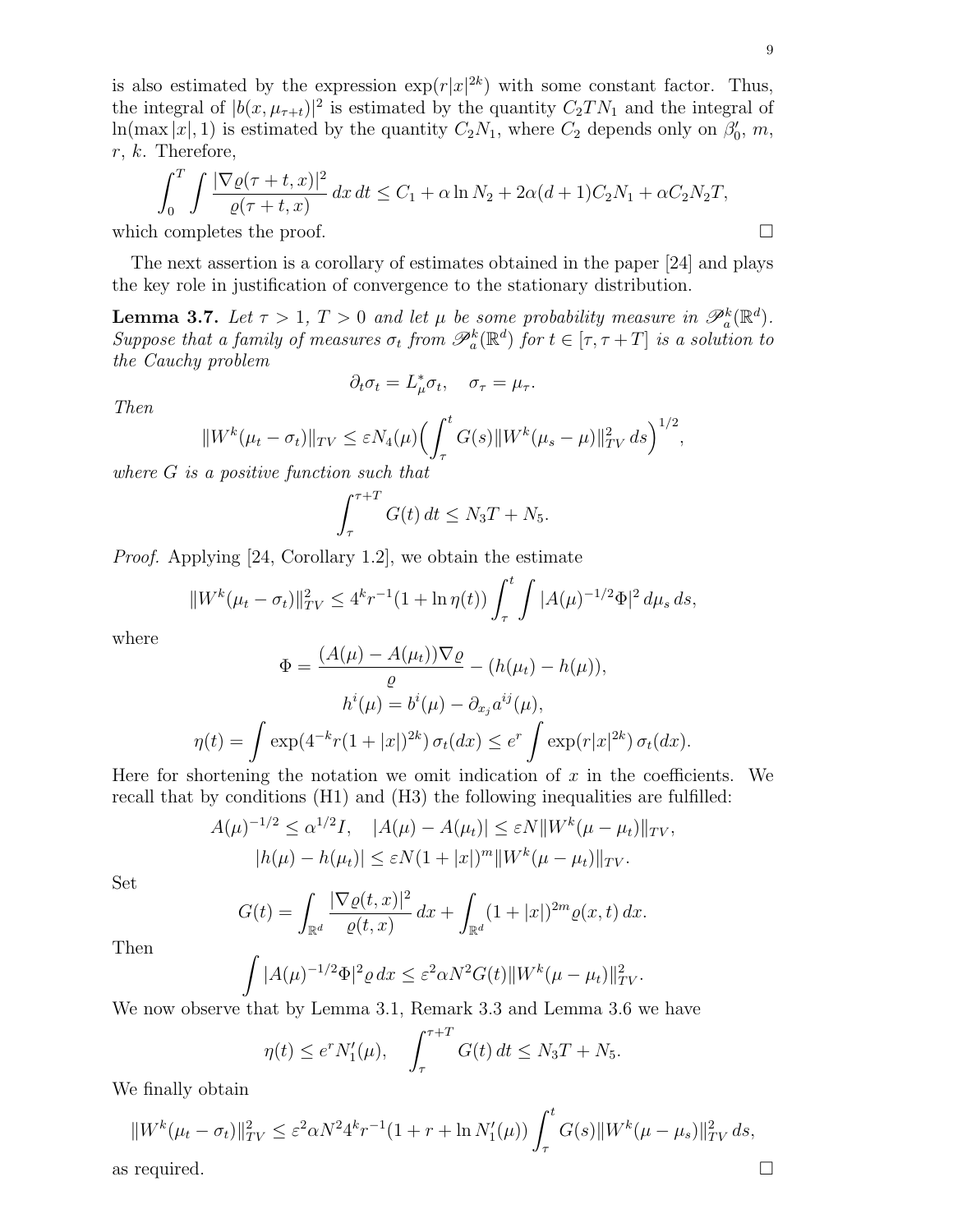Remark 3.8. Let us show that with the aid of [24, Corollary 1.2] one can derive the uniqueness of solutions of the Cauchy problem  $\partial_t \mu_t = L^*_{\mu_t} \mu_t$ ,  $\mu_0 = \nu$  on a sufficiently small interval  $[0, \tau]$ , provided that the initial distribution  $\nu$  has a density  $\varrho_0$  with respect to Lebesgue measure such that  $\varrho_0 \ln \varrho_0 \in L^1(\mathbb{R}^d)$ . The following reasoning actually repeats the proof of Theorem 5 from [25]. Similarly to the proof of Lemma 3.7 one can apply [24, Corollary 1.2] and [28, Theorem 7.4.1], which for two solutions  $\mu_t^1$  and  $\mu_t^2$  to the Cauchy problem yields the estimate

$$
\sup_{t} \|W^{k}(\mu_{t}^{1} - \mu_{t}^{2})\|_{TV}^{2} \leq C_{1} \int_{0}^{\tau} G(s) \, ds \sup_{t} \|W^{k}(\mu_{t}^{1} - \mu_{t}^{2})\|_{TV}^{2},
$$

where  $C_1$  does not depend on  $\tau$  and the function  $G(s)$  is integrable on  $[0, \tau]$ . Let  $\tau$ be so small that

$$
\int_0^\tau G(s)\,ds < 1/2C_1.
$$

Then  $\sup_t ||W^k(\mu_t^1 - \mu_t^2)||_{TV} = 0$ . Note that without the assumption of finite entropy in the general case a solution can be nonunique (see [25, Example 3]).

The next assertion is a particular case of [35, Lemma 3.5] (see also [38]).

**Lemma 3.9.** Let  $\overline{\mu} \in \mathscr{P}_a^k(\mathbb{R}^d)$  be a stationary solution and let  $\{\sigma_t\}$  be the solution to the Cauchy problem  $\partial_t \sigma_t = L^*_{\overline{\mu}} \sigma_t$ ,  $\sigma_0 = \eta \in \mathscr{P}^k(\mathbb{R}^d)$ . Then there exist numbers  $\lambda_1 > 0$  and  $\lambda_2 > 0$  such that

$$
||W^{k}(\sigma_t - \overline{\mu})||_{TV} \leq \lambda_1 e^{-\lambda_2 t} ||W^{k}(\eta - \overline{\mu})||_{TV}.
$$

In [35] (as well as in [38]) this assertion was proved with the aid of the known Harris theorem (see [39]). A drawback of applying the Harris theorem is that the constants  $\lambda_1$  and  $\lambda_2$  depend on the coefficients of the operator  $L_\mu$  in a complicated way. There are other methods of justification of such convergence, in particular, the method of coupling (see  $|34|$ ). However, these methods usually require greater regularity of the coefficients than is necessary for applying the Harris theorem. Note that if the constants  $\lambda_1$  and  $\lambda_2$  are known, then it is not very difficult to control dependence of the constants  $q_1$  and  $q_2$  on the coefficients of the equation.

We are now able to prove Theorem 2.2. The idea of the proof is this. It suffices to show that for some  $T > 0$  there exists  $q \in (0,1)$  such that for every  $\tau > 1$  one has the estimate

$$
||W^k(\mu_{\tau+T}-\overline{\mu})||_{TV} \le q||W^k(\mu_{\tau}-\overline{\mu})||_{TV}.
$$

For the proof of this estimate we compare on the interval  $[\tau, \tau + T]$  the solution  $\{\mu_t\}$ and the solution  $\{\sigma_t\}$  to the Cauchy problem  $\partial_t \sigma_t = L^*_{\overline{\mu}} \sigma_t$  with  $\sigma_{\tau} = \mu_{\tau}$  and use that for  $\sigma_t$  convergence to  $\overline{\mu}$  is already known.

*Proof of Theorem 2.2.* Let  $\tau > 1$  and  $T > 0$ . Let  $\{\sigma_t\}$  be the solution to the Cauchy problem

$$
\partial_t \sigma_t = L^*_{\overline{\mu}} \sigma_t, \quad \sigma_\tau = \mu_\tau.
$$

We have

$$
||W^{k}(\mu_{t} - \overline{\mu})||_{TV} \le ||W^{k}(\sigma_{t} - \overline{\mu})||_{TV} + ||W^{k}(\mu_{t} - \sigma_{t})||_{TV}.
$$

Then by Lemma 3.7 and Lemma 3.9 there holds the inequality

$$
||W^{k}(\mu_{t} - \overline{\mu})||_{TV}
$$
  
\n
$$
\leq \lambda_{1} e^{-\lambda_{2}(t-\tau)} ||W^{k}(\mu_{\tau} - \overline{\mu})||_{TV} + \varepsilon N_{4} \Big(\int_{\tau}^{t} G(s) ||W^{k}(\mu_{s} - \overline{\mu})||_{TV}^{2} ds \Big)^{1/2}.
$$
 (3.1)

We pick  $T > 1$  such that

$$
\lambda_1 e^{-\lambda_2 T} < 1/2.
$$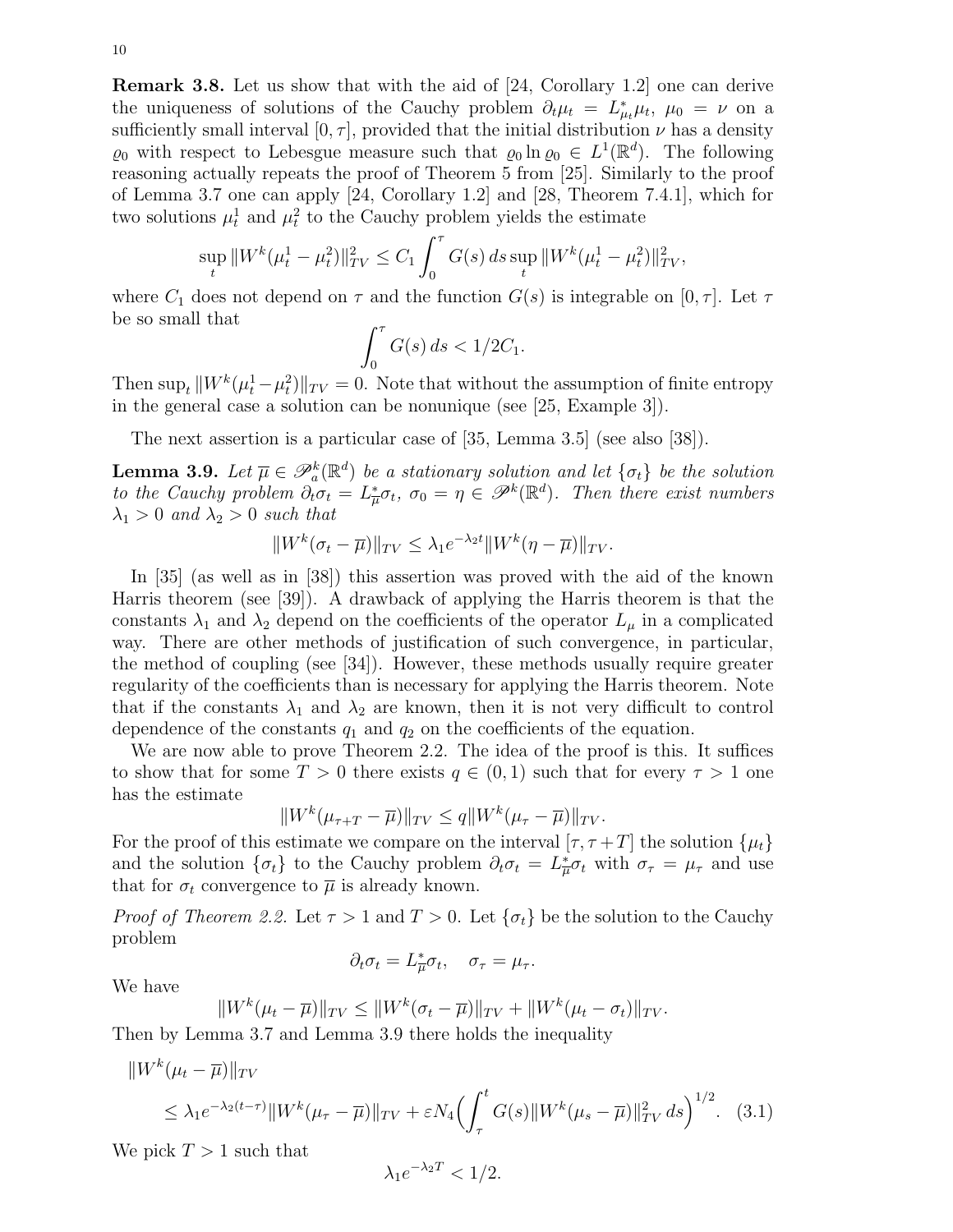From the inequalities  $\varepsilon \leq 1$  and  $e^{-\lambda_2(t-\tau)} \leq 1$  we obtain

$$
||W^{k}(\mu_{t}-\overline{\mu})||_{TV}^{2} \leq 2\lambda_{1}^{2}||W^{k}(\mu_{\tau}-\overline{\mu})||_{TV}^{2} + 2N_{4}^{2}\int_{\tau}^{t}G(s)||W^{k}(\mu_{s}-\overline{\mu})||_{TV}^{2} ds.
$$

By Gronwall's inequality

$$
||W^{k}(\mu_t - \overline{\mu})||_{TV}^2 \le 2\lambda_1^2 ||W^{k}(\mu_\tau - \overline{\mu})||_{TV}^2 \exp\left(2N_4^2 \int_{\tau}^{\tau+T} G(t) dt\right).
$$

Applying the estimate for the integral of the function  $G$ , we obtain

$$
||W^{k}(\mu_t - \overline{\mu})||_{TV}^2 \le 2\lambda_1^2 ||W^{k}(\mu_\tau - \overline{\mu})||_{TV}^2 \exp\Big(2N_4^2(N_3T + N_5)\Big).
$$

Substituting this estimate into  $(3.1)$  and estimating the integral of the function G again, for  $t = \tau + T$  we arrive at the inequality

$$
||W^k(\mu_{\tau+T}-\overline{\mu})||_{TV} \leq q||W^k(\mu_{\tau}-\overline{\mu})||_{TV},
$$

where

$$
q = \frac{1}{2} + \varepsilon N_4 \lambda_1 2^{1/2} (N_3 T + N_5)^{1/2} \exp\left(N_4^2 (N_3 T + N_5)\right).
$$

Let us pick  $\varepsilon$  so small that  $q < 1$ . By the fact that  $\tau$  was arbitrary we obtain

$$
||W^k(\mu_{nT}-\overline{\mu})||_{TV}\leq q^n||W^k(\mu_T-\overline{\mu})||_{TV}.
$$

It remains to observe that on  $[0, T]$  the expression  $||W^k(\mu_t - \overline{\mu})||_{TV}$  is bounded. We note that the constants  $q_1$  and  $q_2$  from the formulation of the theorem depend on  $\|W^k\overline{\mu}\|_{TV}$ . However, by the uniqueness of  $\overline{\mu}$ , which follows from the established convergence of  $\mu_t$  to  $\overline{\mu}$ , we can assume that we consider the stationary solution constructed in Proposition 2.3. For this sttaionary solution the expression  $\|W^k\overline{\mu}\|_{TV}$ is estimated by a quantity depending only on the constants from conditions (H1),  $(H2)$  and  $(H3)$ .

**Remark 3.10.** It is easy to see in the proof of Lemma 3.1 that, taking t sufficiently large, we can assume that the constant  $N_1$  does not depend on the initial distribution  $\nu$ . This implies that for  $\tau$  sufficiently large all constants  $N_i$  appearing in the estimates of the solution  $\mu_t$  on the interval  $[\tau, \tau + T]$  do not depend on  $\nu$ . Therefore, the number q from the proof of Theorem 2.2 does not depend on  $\nu$ , hence the constant  $q_2$  from the formulation of the theorem does not depend on the measure  $\nu$ .

**Remark 3.11.** The assumption that  $\varepsilon$  is small is essential. Technically it is used in Lemma 3.1 for obtaining a priori estimates with Lyapunov functions and in the proof of Theorem 2.2, when we ensure the smallness of the factor  $q$  in the key estimate. It is important to bear in mind that without this assumption a stationary solution need not exist. Let us consider a simple example. Let  $d = 1, A = I$  and  $b(x, \mu) = -x + 1 + \varepsilon B(\mu)$ , where

$$
B(\mu) = \int_{\mathbb{R}} y \,\mu(dy).
$$

It is readily verified that conditions (H1), (H2) and (H3) are fulfilled. However, for  $\varepsilon = 1$  the stationary equation has no solutions, since for a stationary solution  $\overline{\mu}$  the equality  $(1 - \varepsilon)B(\overline{\mu}) = 1$  must hold.

In conclusion we formulate several problems, investigation of which is of interest in connection with the study of convergence of solutions of nonlinear Fokker–Planck– Kolmogorov equations to the stationary distribution.

1. For comparing the solution to the linear equation and the solution to the nonlinear equation an important role is played by the estimate of the integral of the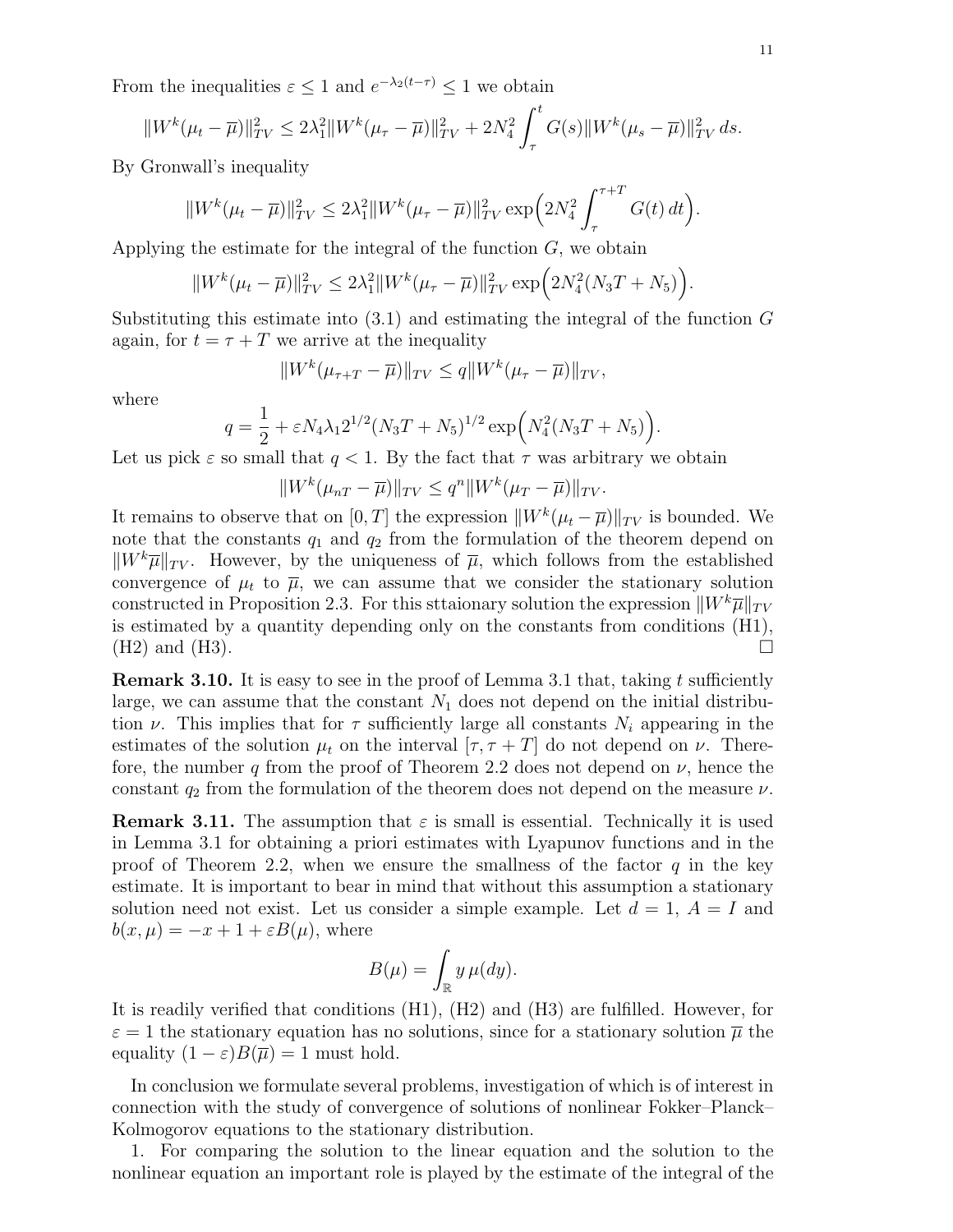square of the logarithmic derivative of the density of one of the solutions. It is of great interest to obtain various estimates on the logarithmic derivative of the density of the solution in the case where the coefficients of the Fokker–Planck–Kolmogorov equation have a considerable growth at infinity.

2. We have established above convergence to the stationary solution in the case where the stationary solution is unique. It is important and interesting to study the case where there exist several stationary solutions. This case is not sufficienty studied (see a discussion of this problem in [35]).

3. It has been shown above that convergence holds in the case of a sufficiently small parameter  $\varepsilon$ . This actually means that the nonlinear perturbation is so small that it does not spoil the linear equation, whose solutions converge to the stationary solution. It would be interesting to obtain results on convergence in the case where the nonlinear part is not small and convergence is due to the nonlinearity.

This work is supported by the RFBR Grants 17-01-00662, 18-31-20008, the CRC 1283 at Bielefeld University, the DFG Grant RO 1195/12-1, and the Simons fundation.

#### **REFERENCES**

- [1] T.D. Frank, Nonlinear Fokker–Planck equations, fundamentals and applications, Springer-Verlag, Berlin, 2005.
- [2] R.L. Dobrushin, "Vlasov equations", Funkt. Anal. i Pril. 13, No. 2, 48–58 (1979) (in Russian); English transl.: Funct. Anal. Appl. 13, No. 2, 115–123 (1979).
- [3] R.J. DiPerna, P.L. Lions, "Ordinary differential equations, transport theory and Sobolev spaces", Invent. Math. 98, 511–547 (1989).
- [4] V.V. Kozlov, "The generalized Vlasov kinetic equations", Uspekhi Mat. Nauk 63, No. 4, 93–130 (2008) (in Russian); English transl.: Russian Math. Surveys 63, No. 4, 691–726 (2008).
- [5] V.V. Kozlov, "Kinetic Vlasov equation, dynamics of continua and turbulence", Nonlinear Dynamics **6**, No. 3, 489–512 (2010).
- [6] L. Ambrosio, N. Gigli, G. Savaré, *Gradient flows in metric spaces and in the space of probability* measures, Lectures in Math. ETH Zürich, Birkhäuser, Basel (2005).
- [7] J.A. Carrillo, M. Difrancesco, A. Figalli, T. Laurent, D. Slepcev, "Global-in-time weak measure solutions and finite-time aggregation for non-local interaction equations", Duke Math. J. 156, 229–271 (2011).
- [8] M. Kac, "Foundations of kinetic theory", In: Proc. 3rd Berkeley Sympos. Math. Statist. Probability, V. 3, pp. 171–197 (1956).
- [9] H.P. McKean, "A class of Markov processes associated with nonlinear parabolic equations", Proc. Natl. Acad. Sci. USA 56, 1907–1911 (1966).
- [10] H.P. McKean, "Propagation of chaos for a class of non-linear parabolic equations", In: Lecture Series in Differential Equations, session 7, pp. 177–194, Catholic Univ. (1967).
- [11] T. Funaki, "A certain class of duffusion processes associated with nonlinear parabolic equations", Z. Wahrscheinlichkeitstheorie verw. Geb. 67, 331–348 (1984).
- [12] L. Ambrosio, "Transport equation and Cauchy problem for non-smooth vector fields", Lecture Notes in Math. V. 1927, 2–41 (2008).
- [13] A. Figalli, "Existence and uniqueness of martingale solutions for SDEs with rough or degenerate coefficients", J. Funct. Anal. 254, No. 1, 109–153 (2008).
- [14] D. Trevisan, "Well-posedness of multidimensional diffusion processes with weakly differentiable coefficients", Electron. J. Probab. 21, Paper No. 22, 41 pp. (2016).
- [15] V.I. Bogachev, M. Röckner, S.V. Shaposhnikov, "On the Ambrosio-Figalli-Trevisan superposition principle for probability solutions to Fokker–Planck–Kolmogorov equations", ArXiv:1903.10834 (2019).
- [16] V. Barbu, M. Röckner, "Probabilistic representation for solutions to nonlinear Fokker–Planck equations", SIAM J. Math. Anal. 50, No. 4, 4246–4260 (2018).
- [17] Yu.S. Mishura, A.Yu. Veretennikov, "Existence and uniqueness theorems for solutions of McKean–Vlasov stochastic equations", ArXiv:1603.02212 (2016).
- [18] S. Mehri, W. Stannat, "Weak solutions to Vlasov–McKean equations under Lyapunov-type conditions", Stochastics and Dynamics (2019) DOI: 10.1142/S0219493719500424